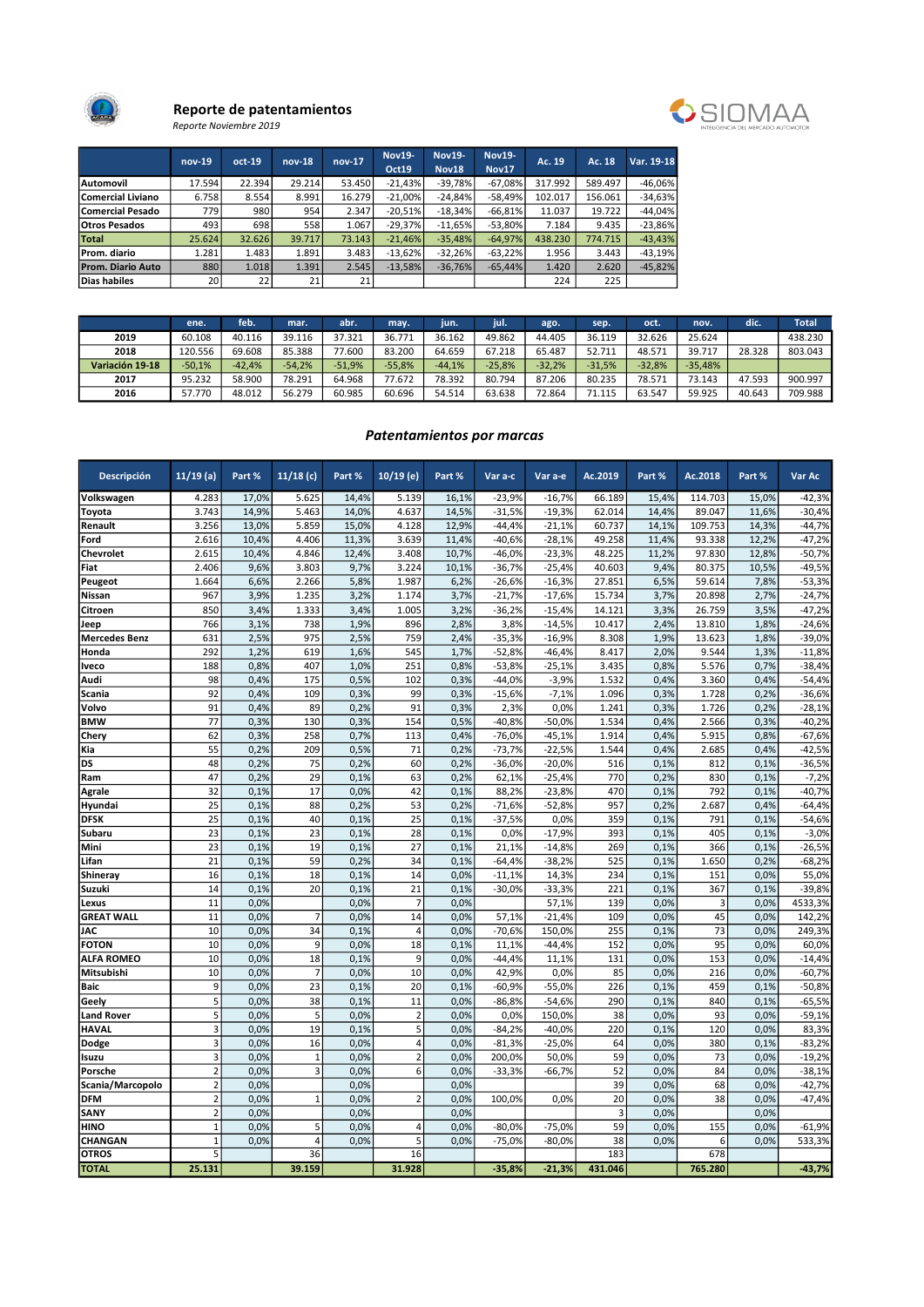

#### Reporte de patentamientos Reporte Noviembre 2019



| <b>AUTOS + LIVIANOS</b> |                |              |                |              |                |              |                      |                      |                |              |                |              |                      |
|-------------------------|----------------|--------------|----------------|--------------|----------------|--------------|----------------------|----------------------|----------------|--------------|----------------|--------------|----------------------|
| <b>Descripción</b>      | $11/19$ (a)    | Part %       | $11/18$ (c)    | Part %       | $10/19$ (e)    | Part %       | Var a-c              | Var a-e              | Ac.2019        | Part %       | Ac.2018        | Part %       | Var Ac               |
| Volkswagen              | 4.207          | 17.3%        | 5.539          | 14.5%        | 5.038          | 16.3%        | $-24.1%$             | $-16.5%$             | 65.229         | 15.5%        | 112.683        | 15.1%        | $-42.1%$             |
| Toyota                  | 3.743          | 15,4%        | 5.463          | 14,3%        | 4.637          | 15,0%        | $-31,5%$             | $-19,3%$             | 62.014         | 14,8%        | 89.047         | 11,9%        | $-30,4%$             |
| Renault                 | 3.256          | 13,4%        | 5.859          | 15,3%        | 4.128          | 13,3%        | $-44,4%$             | $-21,1%$             | 60.736         | 14,5%        | 109.753        | 14,7%        | $-44,7%$             |
| Chevrolet               | 2.615          | 10,7%        | 4.846          | 12,7%        | 3.408          | 11,0%        | $-46,0%$             | $-23,3%$             | 48.225         | 11,5%        | 97.830         | 13,1%        | $-50,7%$             |
| Ford                    | 2.569          | 10,6%        | 4.228          | 11,1%        | 3.567          | 11,5%        | $-39,2%$             | $-28,0%$             | 47.921         | 11,4%        | 89.699         | 12,0%        | $-46,6%$             |
| Fiat                    | 2.406          | 9,9%         | 3.803          | 10,0%        | 3.224          | 10,4%        | $-36,7%$             | $-25,4%$             | 40.603         | 9,7%         | 80.375         | 10,8%        | $-49,5%$             |
| Peugeot                 | 1.664          | 6,8%         | 2.266          | 5,9%         | 1.987          | 6,4%         | $-26,6%$             | $-16,3%$             | 27.851         | 6,6%         | 59.614         | 8,0%         | $-53,3%$             |
| Nissan                  | 967            | 4,0%         | 1.235          | 3,2%         | 1.174          | 3,8%         | $-21,7%$             | $-17,6%$             | 15.734         | 3,8%         | 20.898         | 2,8%         | $-24,7%$             |
| Citroen                 | 850            | 3,5%         | 1.333          | 3,5%         | 1.005          | 3,3%         | $-36,2%$             | $-15,4%$             | 14.121         | 3,4%         | 26.759         | 3,6%         | $-47,2%$             |
| Jeep                    | 766            | 3,2%         | 738            | 1,9%         | 896            | 2,9%         | 3,8%                 | $-14,5%$             | 10.417         | 2,5%         | 13.810         | 1,9%         | $-24,6%$             |
| <b>Mercedes Benz</b>    | 343            | 1,4%         | 724            | 1,9%         | 335            | 1,1%         | $-52,6%$             | 2,4%                 | 4.568          | 1,1%         | 7.734          | 1,0%         | $-40,9%$             |
| Honda                   | 292            | 1,2%         | 619            | 1,6%         | 545            | 1,8%         | $-52,8%$             | $-46,4%$             | 8.417          | 2.0%         | 9.544          | 1,3%         | $-11,8%$             |
| Audi                    | 98             | 0,4%         | 175            | 0,5%         | 102            | 0,3%         | $-44,0%$             | $-3,9%$              | 1.532          | 0,4%         | 3.360          | 0,5%         | $-54,4%$             |
| <b>BMW</b>              | 77             | 0,3%         | 130            | 0,3%         | 154            | 0,5%         | $-40,8%$             | $-50,0%$             | 1.534          | 0,4%         | 2.566          | 0,3%         | $-40,2%$             |
| Chery                   | 62             | 0,3%         | 258            | 0,7%         | 113            | 0,4%         | $-76,0%$             | $-45,1%$             | 1.914          | 0,5%         | 5.915          | 0,8%         | $-67,6%$             |
| Kia                     | 55             | 0,2%         | 209            | 0,6%         | 71             | 0,2%         | $-73,7%$             | $-22,5%$             | 1.544          | 0,4%         | 2.685          | 0,4%         | $-42,5%$             |
| DS                      | 48             | 0,2%         | 75             | 0,2%         | 60             | 0,2%         | $-36,0%$             | $-20,0%$             | 516            | 0,1%         | 812            | 0,1%         | $-36,5%$             |
| Ram                     | 47             | 0,2%         | 29             | 0,1%         | 63             | 0,2%         | 62,1%                | $-25,4%$             | 770            | 0,2%         | 830            | 0,1%         | $-7,2%$              |
| Iveco                   | 46             | 0.2%         | 173            | 0,5%         | 110            | 0,4%         | $-73,4%$             | $-58,2%$             | 1.460          | 0,4%         | 2.030          | 0,3%         | $-28,1%$             |
| <b>DFSK</b>             | 25             | 0,1%         | 40             | 0,1%         | 25             | 0.1%         | $-37,5%$             | 0.0%                 | 359            | 0,1%         | 791            | 0,1%         | $-54,6%$             |
| Subaru                  | 23<br>23       | 0,1%         | 23<br>19       | 0,1%         | 28<br>27       | 0.1%<br>0.1% | 0,0%                 | $-17,9%$             | 393<br>269     | 0,1%         | 405<br>366     | 0,1%         | $-3,0%$              |
| Mini                    | 22             | 0,1%         | 85             | 0,1%         |                |              | 21,1%                | $-14,8%$             |                | 0,1%         |                | 0,1%         | $-26,5%$             |
| Hyundai<br>Lifan        | 21             | 0,1%<br>0,1% | 59             | 0,2%<br>0,2% | 49<br>34       | 0,2%<br>0.1% | $-74,1%$<br>$-64,4%$ | $-55,1%$<br>$-38,2%$ | 925<br>525     | 0,2%<br>0,1% | 2.635<br>1.650 | 0,4%<br>0.2% | $-64,9%$<br>$-68,2%$ |
|                         | 16             | 0,1%         | 18             | 0,1%         | 14             | 0,1%         | $-11,1%$             | 14,3%                | 234            | 0,1%         | 151            | 0,0%         | 55,0%                |
| Shineray<br>Suzuki      | 14             | 0,1%         | 20             | 0,1%         | 21             | 0.1%         | $-30,0%$             | $-33,3%$             | 221            | 0,1%         | 367            | 0,1%         | $-39,8%$             |
| Lexus                   | 11             | 0,1%         |                | 0,0%         | $\overline{7}$ | 0,0%         |                      | 57,1%                | 139            | 0,0%         | 3              | 0,0%         | 4533,3%              |
| <b>GREAT WALL</b>       | 11             | 0.1%         | $\overline{7}$ | 0.0%         | 14             | 0.1%         | 57,1%                | $-21,4%$             | 109            | 0.0%         | 45             | 0.0%         | 142,2%               |
| <b>JAC</b>              | 10             | 0,0%         | 34             | 0,1%         | $\overline{4}$ | 0,0%         | $-70,6%$             | 150,0%               | 255            | 0,1%         | 73             | 0,0%         | 249,3%               |
| <b>FOTON</b>            | 10             | 0,0%         | 9              | 0,0%         | 17             | 0,1%         | 11,1%                | $-41,2%$             | 140            | 0,0%         | 95             | 0,0%         | 47,4%                |
| <b>ALFA ROMEO</b>       | 10             | 0,0%         | 18             | 0,1%         | 9              | 0,0%         | $-44,4%$             | 11,1%                | 131            | 0,0%         | 153            | 0,0%         | $-14,4%$             |
| Mitsubishi              | 10             | 0.0%         | $\overline{7}$ | 0.0%         | 10             | 0.0%         | 42,9%                | 0,0%                 | 85             | 0,0%         | 216            | 0.0%         | $-60,7%$             |
| Baic                    | 9              | 0,0%         | 23             | 0,1%         | 20             | 0.1%         | $-60,9%$             | $-55,0%$             | 226            | 0,1%         | 459            | 0,1%         | $-50,8%$             |
| Geely                   | 5              | 0,0%         | 38             | 0,1%         | 11             | 0,0%         | $-86,8%$             | $-54,6%$             | 290            | 0,1%         | 840            | 0,1%         | $-65,5%$             |
| <b>Land Rover</b>       | 5              | 0,0%         | 5              | 0,0%         | $\overline{2}$ | 0,0%         | 0,0%                 | 150,0%               | 38             | 0,0%         | 93             | 0,0%         | $-59,1%$             |
| <b>HAVAL</b>            | 3              | 0,0%         | 19             | 0,1%         | 5              | 0,0%         | $-84,2%$             | $-40,0%$             | 220            | 0,1%         | 120            | 0,0%         | 83,3%                |
| Volvo                   | 3              | 0,0%         | 26             | 0.1%         | 13             | 0.0%         | $-88,5%$             | $-76,9%$             | 110            | 0.0%         | 300            | 0.0%         | $-63,3%$             |
| Dodge                   | 3              | 0,0%         | 16             | 0,0%         | 4              | 0,0%         | $-81,3%$             | $-25,0%$             | 64             | 0,0%         | 380            | 0,1%         | $-83,2%$             |
| Porsche                 | $\overline{2}$ | 0,0%         | 3              | 0,0%         | 6              | 0.0%         | $-33,3%$             | $-66,7%$             | 52             | 0,0%         | 84             | 0,0%         | $-38,1%$             |
| CHANGAN                 | $\mathbf{1}$   | 0,0%         | $\overline{4}$ | 0,0%         | 5              | 0,0%         | $-75,0%$             | $-80,0%$             | 38             | 0,0%         | 6              | 0,0%         | 533,3%               |
| Maserati                | $\mathbf{1}$   | 0.0%         | $\mathbf{1}$   | 0.0%         | $\overline{1}$ | 0.0%         | 0.0%                 | 0,0%                 | 10             | 0.0%         | 6              | 0.0%         | 66,7%                |
| Isuzu                   | $\mathbf{1}$   | 0,0%         |                | 0,0%         | $\overline{1}$ | 0,0%         |                      | 0,0%                 | 8              | 0,0%         |                | 0,0%         |                      |
| KYC                     | $\mathbf{1}$   | 0,0%         |                | 0,0%         |                | 0,0%         |                      |                      | $\overline{4}$ | 0,0%         |                | 0,0%         |                      |
| <b>SERO</b>             | $\mathbf{1}$   | 0,0%         |                | 0.0%         |                | 0,0%         |                      |                      | $\overline{a}$ | 0,0%         |                | 0.0%         |                      |
| <b>TOTAL</b>            | 24.352         |              | 38.205         |              | 30.948         |              | $-36,3%$             | $-21,3%$             | 420.009        |              | 745.558        |              | $-43,7%$             |

|                         | <b>CAMIONES + BUSES</b> |        |          |        |             |        |          |          |                 |        |         |        |          |  |  |
|-------------------------|-------------------------|--------|----------|--------|-------------|--------|----------|----------|-----------------|--------|---------|--------|----------|--|--|
| Descripción             | $11/19$ (a)             | Part % | 11/18(c) | Part % | $10/19$ (e) | Part % | Var a-c  | Var a-e  | Ac.2019         | Part % | Ac.2018 | Part % | Var Ac   |  |  |
| <b>Mercedes Benz</b>    | 288                     | 37,0%  | 251      | 26,3%  | 424         | 43,3%  | 14,7%    | $-32,1%$ | 3.740           | 33,9%  | 5.889   | 29,9%  | $-36,5%$ |  |  |
| Iveco                   | 142                     | 18,2%  | 234      | 24,5%  | 141         | 14,4%  | $-39,3%$ | 0,7%     | 1.975           | 17,9%  | 3.546   | 18,0%  | $-44,3%$ |  |  |
| Scania                  | 92                      | 11,8%  | 109      | 11,4%  | 99          | 10,1%  | $-15,6%$ | $-7,1%$  | 1.096           | 9,9%   | 1.728   | 8,8%   | $-36,6%$ |  |  |
| Volvo                   | 88                      | 11,3%  | 63       | 6,6%   | 78          | 8,0%   | 39,7%    | 12,8%    | 1.131           | 10,3%  | 1.426   | 7,2%   | $-20,7%$ |  |  |
| Volkswagen              | 76                      | 9,8%   | 86       | 9,0%   | 101         | 10,3%  | $-11,6%$ | $-24,8%$ | 960             | 8,7%   | 2.020   | 10,2%  | $-52,5%$ |  |  |
| Ford                    | 47                      | 6,0%   | 178      | 18,7%  | 72          | 7,4%   | $-73,6%$ | $-34,7%$ | 1.337           | 12,1%  | 3.639   | 18,5%  | $-63,3%$ |  |  |
| Agrale                  | 32                      | 4,1%   | 17       | 1,8%   | 42          | 4,3%   | 88,2%    | $-23,8%$ | 470             | 4,3%   | 792     | 4,0%   | $-40,7%$ |  |  |
| Hyundai                 | 3                       | 0,4%   | 3        | 0,3%   | 4           | 0,4%   | 0,0%     | $-25,0%$ | 32              | 0,3%   | 52      | 0,3%   | $-38,5%$ |  |  |
| Isuzu                   |                         | 0,3%   |          | 0,1%   |             | 0,1%   | 100,0%   | 100,0%   | 51              | 0,5%   | 73      | 0,4%   | $-30,1%$ |  |  |
| Scania/Marcopolo        |                         | 0,3%   |          | 0.0%   |             | 0,0%   |          |          | 39              | 0,4%   | 68      | 0,3%   | $-42,7%$ |  |  |
| <b>DFM</b>              | $\mathcal{P}$           | 0,3%   |          | 0,1%   |             | 0,2%   | 100,0%   | 0,0%     | 20              | 0,2%   | 38      | 0,2%   | $-47,4%$ |  |  |
| SANY                    |                         | 0,3%   |          | 0.0%   |             | 0,0%   |          |          |                 | 0.0%   |         | 0.0%   |          |  |  |
| <b>HINO</b>             |                         | 0,1%   | 5        | 0,5%   | 4           | 0,4%   | $-80,0%$ | $-75,0%$ | 59              | 0,5%   | 155     | 0,8%   | $-61,9%$ |  |  |
| <b>JMC</b>              |                         | 0,1%   | 4        | 0,4%   | 6           | 0,6%   | $-75,0%$ | $-83,3%$ | 38              | 0,3%   | 117     | 0,6%   | $-67,5%$ |  |  |
| <b>MERCEDES BENZ/MJ</b> |                         | 0,1%   |          | 0,1%   |             | 0,1%   | 0,0%     | 0,0%     | 14 <sub>1</sub> | 0,1%   | 24      | 0,1%   | $-41,7%$ |  |  |
| <b>TOTAL</b>            | 779                     |        | 954      |        | 980         |        | $-18,3%$ | $-20,5%$ | 11.037          |        | 19.722  |        | $-44,0%$ |  |  |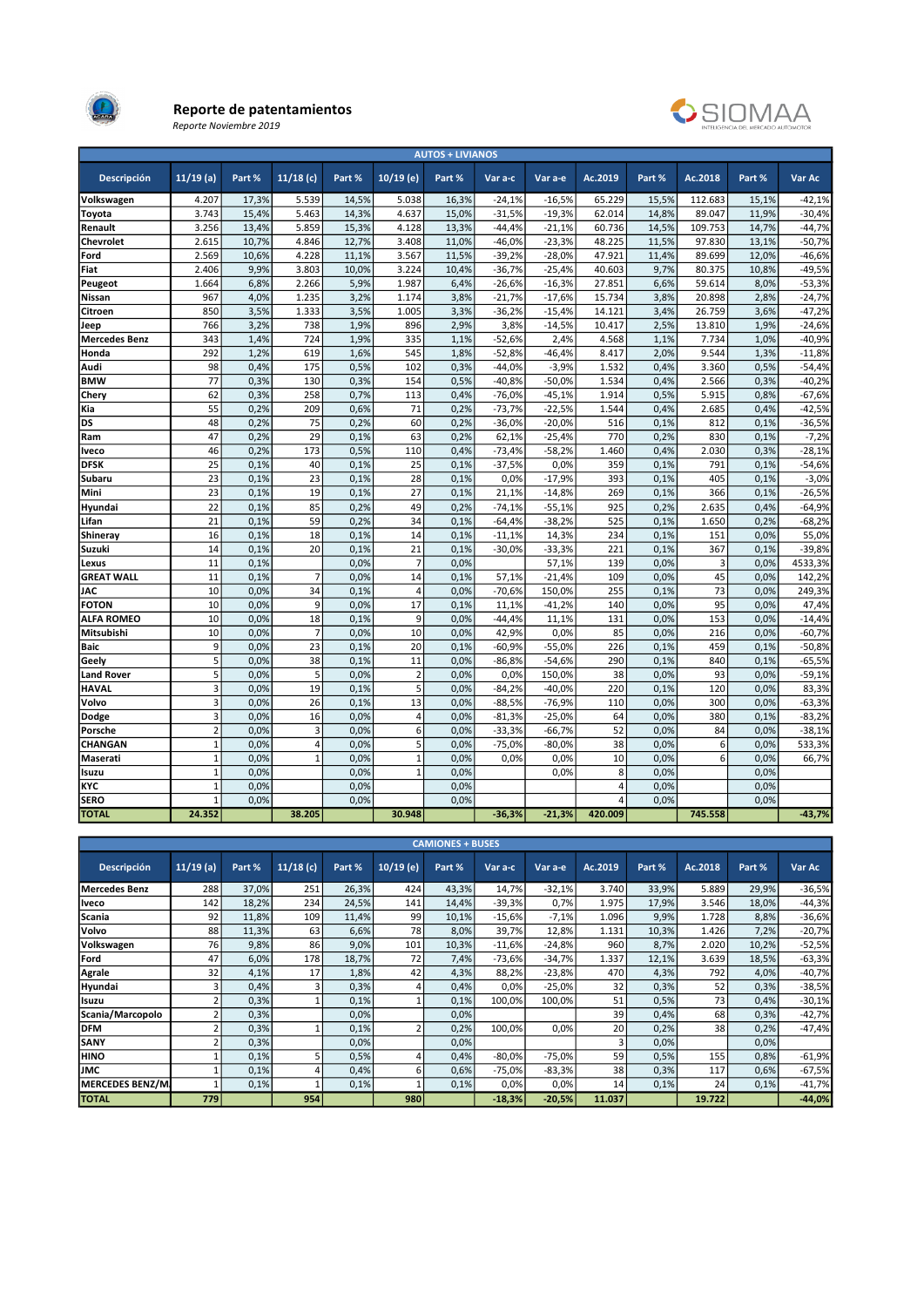

Reporte de patentamientos Reporte Noviembre 2019



## Patentamientos por modelo - Ranking de automóviles

|                         |                                   |             |        |                |        | <b>AUTOMÓVILES</b> |        |          |          |         |        |              |        |           |
|-------------------------|-----------------------------------|-------------|--------|----------------|--------|--------------------|--------|----------|----------|---------|--------|--------------|--------|-----------|
| Rank                    | Descripción                       | $11/19$ (a) | Part % | 11/18(c)       | Part % | 10/19 (e)          | Part % | Var a-c  | Var a-e  | Ac.2019 | Part % | Ac.2018      | Part % | Var Ac    |
| $\mathbf{1}$            | Volkswagen GOL TREND              | 1.047       | 6,0%   | 1.146          | 3,9%   | 1.070              | 4,8%   | $-8,6%$  | $-2,2%$  | 12.979  | 4,1%   | 24.083       | 4,1%   | $-46,1%$  |
| $\overline{2}$          | Ford KA                           | 914         | 5,2%   | 1.376          | 4,7%   | 1.454              | 6,5%   | $-33,6%$ | $-37,1%$ | 15.929  | 5,0%   | 29.434       | 5,0%   | $-45,9%$  |
| 3                       | Renault NUEVO SANDERO             | 778         | 4,4%   | 980            | 3,4%   | 626                | 2,8%   | $-20,6%$ | 24,3%    | 11.408  | 3,6%   | 21.275       | 3,6%   | $-46,4%$  |
| 4                       | <b>Chevrolet ONIX</b>             | 729         | 4,1%   | 1.428          | 4,9%   | 853                | 3,8%   | $-49,0%$ | $-14,5%$ | 15.663  | 4,9%   | 29.333       | 5,0%   | $-46,6%$  |
| 5                       | Peugeot 208                       | 711         | 4,0%   | 869            | 3,0%   | 756                | 3,4%   | $-18,2%$ | $-6,0%$  | 11.567  | 3,6%   | 21.961       | 3,7%   | $-47,3%$  |
| 6                       | <b>Toyota COROLLA</b>             | 665         | 3,8%   | 863            | 3,0%   | 612                | 2.7%   | $-22,9%$ | 8,7%     | 8.307   | 2,6%   | 15.124       | 2,6%   | $-45,1%$  |
| $\overline{\mathbf{z}}$ | <b>Chevrolet PRISMA</b>           | 652         | 3,7%   | 1.327          | 4,5%   | 722                | 3,2%   | $-50,9%$ | $-9,7%$  | 10.019  | 3,2%   | 27.359       | 4,6%   | $-63,4%$  |
| 8                       | <b>Fiat CRONOS</b>                | 613         | 3,5%   | 1.273          | 4,4%   | 819                | 3,7%   | $-51,9%$ | $-25,2%$ | 10.571  | 3,3%   | 12.880       | 2,2%   | $-17,9%$  |
| 9                       | Volkswagen NUEVO POLO             | 582         | 3,3%   | 868            | 3,0%   | 741                | 3,3%   | $-33,0%$ | $-21,5%$ | 8.094   | 2,6%   | 16.642       | 2,8%   | $-51,4%$  |
| 10                      | <b>Toyota ETIOS</b>               | 572         | 3,3%   | 1.372          | 4,7%   | 948                | 4,2%   | $-58,3%$ | $-39,7%$ | 15.253  | 4,8%   | 31.355       | 5,3%   | $-51,4%$  |
| 11                      | <b>Toyota YARIS</b>               | 543         | 3,1%   | 736            | 2,5%   | 619                | 2,8%   | $-26,2%$ | $-12,3%$ | 9.541   | 3,0%   | 2.246        | 0,4%   | 324,8%    |
| 12                      | <b>Ford ECOSPORT</b>              | 518         | 2,9%   | 660            | 2,3%   | 718                | 3,2%   | $-21,5%$ | $-27.9%$ | 9.436   | 3,0%   | 16.373       | 2,8%   | $-42,4%$  |
| 13                      | <b>Renault KWID</b>               | 490         | 2,8%   | 1.301          | 4,5%   | 971                | 4,3%   | $-62,3%$ | $-49,5%$ | 11.538  | 3,6%   | 21.554       | 3,7%   | $-46,5%$  |
| 14                      | <b>Fiat ARGO</b>                  | 469         | 2,7%   | 660            | 2,3%   | 685                | 3,1%   | $-28,9%$ | $-31,5%$ | 8.549   | 2,7%   | 21.131       | 3,6%   | $-59,5%$  |
| 15                      | <b>Jeep RENEGADE</b>              | 435         | 2,5%   | 461            | 1,6%   | 573                | 2,6%   | $-5,6%$  | $-24,1%$ | 6.722   | 2,1%   | 10.666       | 1,8%   | $-37,0%$  |
| 16                      | <b>Volkswagen T-CROSS</b>         | 427         | 2,4%   |                | 0,0%   | 559                | 2,5%   |          | $-23,6%$ | 3.349   | 1,1%   |              | 0,0%   |           |
| 17                      | <b>Fiat MOBI</b>                  | 353         | 2,0%   | 371            | 1,3%   | 378                | 1,7%   | $-4,9%$  | $-6,6%$  | 5.029   | 1,6%   | 12.252       | 2,1%   | $-59,0%$  |
| 18                      | <b>Volkswagen UP!</b>             | 348         | 2,0%   | 804            | 2,8%   | 422                | 1,9%   | $-56,7%$ | $-17,5%$ | 6.876   | 2,2%   | 15.799       | 2,7%   | $-56,5%$  |
| 19                      | <b>Chevrolet TRACKER</b>          | 319         | 1,8%   | 369            | 1,3%   | 693                | 3,1%   | $-13,6%$ | $-54,0%$ | 5.460   | 1,7%   | 8.880        | 1,5%   | $-38,5%$  |
| 20                      | <b>Jeep COMPASS</b>               | 300         | 1,7%   | 247            | 0,9%   | 285                | 1,3%   | 21,5%    | 5,3%     | 3.263   | 1,0%   | 2.752        | 0,5%   | 18,6%     |
| 21                      | <b>Renault NUEVO LOGAN</b>        | 291         | 1,7%   | 614            | 2,1%   | 339                | 1,5%   | $-52,6%$ | $-14,2%$ | 6.533   | 2,1%   | 14.270       | 2,4%   | $-54,2%$  |
| 22                      | Peugeot 2008                      | 283         | 1,6%   | 428            | 1,5%   | 359                | 1,6%   | $-33,9%$ | $-21,2%$ | 5.067   | 1,6%   | 9.705        | 1,7%   | $-47,8%$  |
| 23                      | <b>Nissan KICKS</b>               | 267         | 1,5%   | 405            | 1,4%   | 326                | 1,5%   | $-34,1%$ | $-18,1%$ | 4.402   | 1,4%   | 6.196        | 1,1%   | $-29,0%$  |
| 24                      | <b>Renault CAPTUR</b>             | 257         | 1,5%   | 529            | 1,8%   | 381                | 1,7%   | $-51,4%$ | $-32,6%$ | 5.637   | 1,8%   | 8.758        | 1,5%   | $-35,6%$  |
| 25                      | <b>Renault DUSTER</b>             | 252         | 1,4%   | 745            | 2,6%   | 404                | 1,8%   | $-66,2%$ | $-37,6%$ | 7.094   | 2,2%   | 11.907       | 2,0%   | $-40,4%$  |
| 26                      | <b>Nissan VERSA</b>               | 250         | 1,4%   | 179            | 0,6%   | 139                | 0,6%   | 39,7%    | 79,9%    | 2.236   | 0,7%   | 3.948        | 0,7%   | $-43,4%$  |
| 27                      | <b>Citroen C4 CACTUS</b>          | 248         | 1,4%   | 198            | 0,7%   | 309                | 1,4%   | 25,3%    | $-19,7%$ | 4.080   | 1,3%   | 2.307        | 0,4%   | 76,9%     |
| 28                      | <b>Volkswagen VIRTUS</b>          | 232         | 1,3%   | 376            | 1,3%   | 287                | 1,3%   | $-38,3%$ | $-19,2%$ | 4.117   | 1,3%   | 5.327        | 0,9%   | $-22,7%$  |
| 29                      | <b>Chevrolet CRUZE</b>            | 219         | 1,2%   | 613            | 2,1%   | 312                | 1,4%   | $-64,3%$ | $-29,8%$ | 6.070   | 1,9%   | 13.250       | 2,3%   | $-54,2%$  |
| 30                      | Honda HR-V                        | 182         | 1,0%   | 559            | 1,9%   | 342                | 1,5%   | $-67,4%$ | $-46,8%$ | 5.206   | 1,6%   | 7.467        | 1,3%   | $-30,3%$  |
| 31                      | Ford FOCUS II                     | 173         | 1,0%   | 339            | 1,2%   | 218                | 1,0%   | $-49,0%$ | $-20,6%$ | 5.828   | 1,8%   | 11.491       | 2,0%   | $-49,3%$  |
| 32                      | Toyota SW4                        | 158         | 0,9%   | 451            | 1,5%   | 172                | 0,8%   | $-65,0%$ | $-8,1%$  | 2.947   | 0,9%   | 4.771        | 0,8%   | $-38,2%$  |
| 33                      | <b>Nissan MARCH</b>               | 154         | 0,9%   | 202            | 0,7%   | 233                | 1,0%   | $-23,8%$ | $-33,9%$ | 3.296   | 1,0%   | 5.053        | 0,9%   | $-34,8%$  |
| 34                      | <b>Volkswagen TIGUAN ALLSPACE</b> | 144         | 0,8%   | 145            | 0,5%   | 278                | 1,2%   | $-0,7%$  | $-48,2%$ | 3.094   | 1,0%   | 2.216        | 0,4%   | 39,6%     |
| 35                      | <b>Chevrolet SPIN</b>             | 138         | 0,8%   | 310            | 1,1%   | 158                | 0,7%   | $-55,5%$ | $-12,7%$ | 2.394   | 0,8%   | 6.374        | 1,1%   | $-62,4%$  |
| 36                      | Citroen C3                        | 122         | 0,7%   | 344            | 1,2%   | 163                | 0,7%   | $-64,5%$ | $-25,2%$ | 2.813   | 0,9%   | 6.418        | 1,1%   | $-56,2%$  |
| 37                      | <b>Renault SANDERO</b>            | 113         | 0,6%   | $\overline{1}$ | 0,0%   |                    | 0,0%   | 11200,0% |          | 113     | 0,0%   | $\mathbf{1}$ | 0,0%   | 11200,0%  |
| 38                      | <b>Volkswagen GOLF</b>            | 104         | 0,6%   | 206            | 0,7%   | 136                | 0,6%   | $-49,5%$ | $-23,5%$ | 1.644   | 0,5%   | 5.515        | 0,9%   | $-70,2%$  |
| 39                      | <b>Volkswagen SURAN</b>           | 99          | 0,6%   | 550            | 1,9%   | 33                 | 0,2%   | $-82,0%$ | 200.0%   | 5.385   | 1,7%   | 9.650        | 1,6%   | $-44,2%$  |
| 40                      | <b>Volkswagen VENTO</b>           | 96          | 0,6%   | 230            | 0,8%   | 92                 | 0,4%   | $-58,3%$ | 4,4%     | 1.764   | 0,6%   | 2.684        | 0,5%   | $-34,3%$  |
| 41                      | <b>Toyota INNOVA</b>              | 93          | 0,5%   | 36             | 0,1%   | 25                 | 0,1%   | 158,3%   | 272,0%   | 318     | 0,1%   | 757          | 0,1%   | $-58,0%$  |
| 42                      | Volkswagen FOX                    | 91          | 0,5%   | 66             | 0,2%   | 132                | 0,6%   | 37,9%    | $-31,1%$ | 1.612   | 0,5%   | 2.020        | 0,3%   | $-20,2%$  |
| 43                      | <b>Toyota RAV4</b>                | 91          | 0,5%   | 120            | 0,4%   | 180                | 0,8%   | $-24,2%$ | $-49,4%$ | 1.198   | 0,4%   | 1.704        | 0,3%   | $-29,7%$  |
| 44                      | <b>Fiat UNO</b>                   | 88          | 0,5%   | 71             | 0,2%   | 125                | 0,6%   | 23,9%    | $-29,6%$ | 1.584   | 0,5%   | 190          | 0,0%   | 733,7%    |
| 45                      | Ford FIESTA KINETIC               | 80          | 0,5%   | 634            | 2,2%   | 67                 | 0,3%   | $-87,4%$ | 19,4%    | 4.117   | 1,3%   | 13.993       | 2,4%   | $-70,6%$  |
| 46                      | <b>Citroen C3 AIRCROSS</b>        | 77          | 0,4%   | 132            | 0,5%   | 75                 | 0,3%   | $-41,7%$ | 2,7%     | 1.323   | 0,4%   | 2.918        | 0,5%   | $-54,7%$  |
| 47                      | <b>Nissan NOTE</b>                | 69          | 0,4%   | 148            | 0,5%   | 119                | 0,5%   | $-53,4%$ | $-42,0%$ | 2.375   | 0,8%   | 2.205        | 0,4%   | 7,7%      |
| 48                      | <b>Citroen C4 LOUNGE</b>          | 68          | 0,4%   | 207            | 0,7%   | 88                 | 0,4%   | $-67,2%$ | $-22,7%$ | 1.576   | 0,5%   | 4.756        | 0,8%   | $-66,9%$  |
| 49                      | Peugeot 408                       | 68          | 0,4%   | 99             | 0,3%   | 125                | 0,6%   | $-31,3%$ | $-45,6%$ | 992     | 0,3%   | 2.924        | 0,5%   | $-66,1%$  |
| 50                      | <b>Renault LOGAN</b>              | 65          | 0,4%   |                | 0,0%   |                    | 0,0%   |          |          | 65      | 0,0%   |              | 0,0%   |           |
| 51                      | <b>OTROS</b>                      | 1.557       | 8,8%   | 3.166          | 10,8%  | 2.273              | 10,2%  | $-50.8%$ | $-31.5%$ | 33.559  | 10,6%  | 79.623       | 13,5%  | $-57,9%$  |
|                         | <b>TOTAL</b>                      | 17.594      |        | 29.214         |        | 22.394             |        | $-39.8%$ | $-21.4%$ | 317.992 |        | 589.497      |        | $-46.06%$ |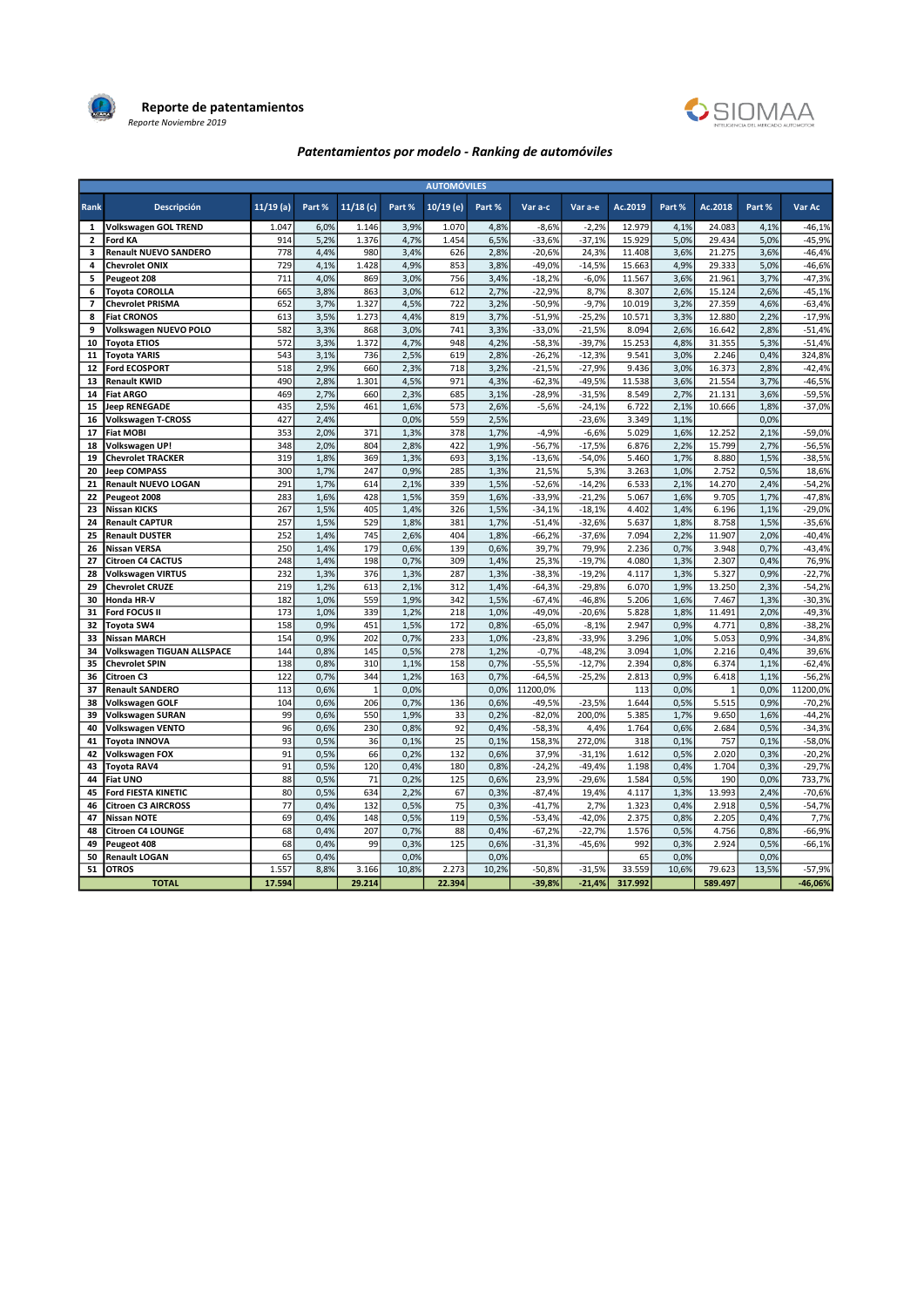



# Patentamientos por modelo - Ranking de livianos y pesados

|      |                               |             |        |          |        | <b>COMERCIAL LIVIANO</b> |        |          |          |         |        |         |        |           |
|------|-------------------------------|-------------|--------|----------|--------|--------------------------|--------|----------|----------|---------|--------|---------|--------|-----------|
| Rank | <b>Descripción</b>            | $11/19$ (a) | Part % | 11/18(c) | Part % | $10/19$ (e)              | Part % | Var a-c  | Var a-e  | Ac.2019 | Part % | Ac.2018 | Part % | Var Ac    |
| 1    | <b>Tovota HILUX</b>           | 1.596       | 23.6%  | 1.846    | 20,5%  | 2.057                    | 24,1%  | $-13,5%$ | $-22.4%$ | 24.168  | 23,7%  | 32.401  | 20.8%  | $-25,4%$  |
| 2    | <b>Volkswagen AMAROK</b>      | 803         | 11,9%  | 805      | 9,0%   | 1.034                    | 12,1%  | $-0,3%$  | $-22,3%$ | 12.000  | 11,8%  | 17.571  | 11,3%  | $-31,7%$  |
| 3    | <b>Ford RANGER</b>            | 795         | 11,8%  | 1.079    | 12,0%  | 1.026                    | 12,0%  | $-26,3%$ | $-22,5%$ | 11.082  | 10,9%  | 16.055  | 10,3%  | $-31,0%$  |
| 4    | <b>Renault DUSTER OROCH</b>   | 501         | 7,4%   | 556      | 6,2%   | 623                      | 7,3%   | $-9,9%$  | $-19,6%$ | 8.933   | 8,8%   | 13.235  | 8,5%   | $-32,5%$  |
| 5.   | <b>Fiat TORO</b>              | 440         | 6,5%   | 412      | 4,6%   | 648                      | 7,6%   | 6,8%     | $-32,1%$ | 5.867   | 5,8%   | 6.057   | 3,9%   | $-3,1%$   |
| 6    | <b>Chevrolet S10</b>          | 388         | 5,7%   | 655      | 7,3%   | 490                      | 5,7%   | $-40,8%$ | $-20,8%$ | 6.191   | 6,1%   | 10.099  | 6,5%   | $-38,7%$  |
| 7    | Renault KANGOO II             | 370         | 5,5%   | 810      | 9,0%   | 593                      | 6,9%   | $-54,3%$ | $-37,6%$ | 6.772   | 6,6%   | 6.429   | 4,1%   | 5,3%      |
| 8    | <b>Peugeot PARTNER</b>        | 303         | 4,5%   | 291      | 3,2%   | 253                      | 3,0%   | 4,1%     | 19,8%    | 3.252   | 3,2%   | 7.079   | 4,5%   | $-54,1%$  |
| 9    | Nissan FRONTIER               | 205         | 3,0%   | 200      | 2,2%   | 316                      | 3,7%   | 2,5%     | $-35,1%$ | 2.594   | 2,5%   | 1.229   | 0,8%   | 111,1%    |
| 10   | <b>Fiat NUEVO FIORINO</b>     | 163         | 2,4%   | 431      | 4,8%   | 189                      | 2,2%   | $-62,2%$ | $-13,8%$ | 3.996   | 3,9%   | 6.768   | 4,3%   | $-41,0%$  |
| 11   | <b>Fiat STRADA</b>            | 134         | 2,0%   | 211      | 2,4%   | 164                      | 1,9%   | $-36,5%$ | $-18,3%$ | 2.624   | 2,6%   | 5.689   | 3,7%   | $-53,9%$  |
| 12   | Citroen BERLINGO              | 119         | 1,8%   | 259      | 2,9%   | 143                      | 1,7%   | $-54,1%$ | $-16,8%$ | 1.850   | 1,8%   | 4.407   | 2,8%   | $-58,0%$  |
| 13   | <b>Mercedes Benz SPRINTER</b> | 117         | 1,7%   | 340      | 3,8%   | 102                      | 1,2%   | $-65,6%$ | 14,7%    | 2.033   | 2,0%   | 3.210   | 2,1%   | $-36,7%$  |
| 14   | <b>Volkswagen SAVEIRO</b>     | 114         | 1,7%   | 195      | 2,2%   | 140                      | 1,6%   | $-41.5%$ | $-18.6%$ | 2.360   | 2,3%   | 5.304   | 3,4%   | $-55,5%$  |
| 15   | <b>Citroen JUMPY</b>          | 110         | 1,6%   | 18       | 0,2%   | 43                       | 0,5%   | 511,1%   | 155,8%   | 368     | 0,4%   | 378     | 0,2%   | $-2,7%$   |
| 16   | <b>Renault NUEVO MASTER</b>   | 81          | 1,2%   | 104      | 1,2%   | 93                       | 1,1%   | $-22,1%$ | $-12,9%$ | 973     | 1,0%   | 1.815   | 1,2%   | $-46,4%$  |
| 17   | <b>Peugeot BOXER</b>          | 70          | 1,0%   | 25       | 0,3%   | 58                       | 0,7%   | 180,0%   | 20,7%    | 401     | 0,4%   | 712     | 0,5%   | $-43,7%$  |
| 18   | <b>Chevrolet MONTANA</b>      | 48          | 0,7%   | 13       | 0,1%   | 36                       | 0,4%   | 269,2%   | 33,3%    | 235     | 0,2%   | 178     | 0,1%   | 32,0%     |
| 19   | <b>Ram 1500</b>               | 47          | 0,7%   | 26       | 0,3%   | 60                       | 0,7%   | 80,8%    | $-21,7%$ | 727     | 0,7%   | 756     | 0,5%   | $-3,8%$   |
| 20   | <b>Iveco DAILY</b>            | 46          | 0,7%   | 173      | 1,9%   | 110                      | 1,3%   | $-73,4%$ | $-58,2%$ | 1.460   | 1,4%   | 2.030   | 1,3%   | $-28,1%$  |
| 21   | <b>Otros</b>                  | 308         | 4,6%   | 542      | 6.0%   | 376                      |        | $-43,2%$ |          | 4.131   | 4,0%   | 14.659  | 9,4%   | $-71,8%$  |
|      | <b>TOTAL</b>                  | 6.758       |        | 8.991    |        | 8.554                    |        | $-24,8%$ | $-21,0%$ | 102.017 |        | 156.061 |        | $-34,63%$ |

|              | <b>COMERCIAL PESADO</b>        |             |        |                 |        |             |        |          |          |         |        |         |        |           |
|--------------|--------------------------------|-------------|--------|-----------------|--------|-------------|--------|----------|----------|---------|--------|---------|--------|-----------|
| Rank         | <b>Descripción</b>             | $11/19$ (a) | Part % | 11/18(c)        | Part % | $10/19$ (e) | Part % | Var a-c  | Var a-e  | Ac.2019 | Part % | Ac.2018 | Part % | Var Ac    |
| 1            | Mercedes Benz ATEGO 1726       | 57          | 7,3%   | 30 <sup>1</sup> | 3,1%   | 68          | 6,9%   | 90,0%    | $-16,2%$ | 524     | 4,8%   | 876     | 4,4%   | $-40,2%$  |
| $\mathbf{2}$ | <b>Iveco 170E28</b>            | 56          | 7,2%   | 14              | 1,5%   | 34          | 3,5%   | 300.0%   | 64.7%    | 356     | 3.2%   | 357     | 1.8%   | $-0,3%$   |
| 3            | Mercedes Benz ACCELO 815       | 39          | 5,0%   | 24              | 2,5%   | 68          | 6,9%   | 62,5%    | $-42.7%$ | 449     | 4,1%   | 735     | 3,7%   | $-38,9%$  |
| 4            | Mercedes Benz BMO 384          | 30          | 3,9%   | 36              | 3,8%   | 67          | 6,8%   | $-16,7%$ | $-55,2%$ | 510     | 4,6%   | 461     | 2.3%   | 10,6%     |
| 5            | Volkswagen 17.280              | 29          | 3,7%   | <b>56</b>       | 5,9%   | 44          | 4,5%   | $-48,2%$ | $-34,1%$ | 375     | 3,4%   | 1.027   | 5,2%   | $-63,5%$  |
| 6            | Mercedes Benz ACCELO 1016      | 27          | 3,5%   | 25              | 2,6%   | 38          | 3,9%   | 8,0%     | $-29,0%$ | 260     | 2.4%   | 387     | 2,0%   | $-32,8%$  |
|              | Mercedes Benz ATEGO 1721       | 23          | 3,0%   | 8               | 0,8%   | 26          | 2,7%   | 187,5%   | $-11,5%$ | 243     | 2,2%   | 268     | 1,4%   | $-9,3%$   |
| 8            | <b>Mercedes Benz 695</b>       | 21          | 2,7%   | 17              | 1,8%   | 19          | 1,9%   | 23,5%    | 10,5%    | 173     | 1,6%   | 191     | 1.0%   | $-9,4%$   |
| 9            | Scania G360                    | 19          | 2,4%   | 17              | 1,8%   | 8           | 0,8%   | 11,8%    | 137,5%   | 156     | 1,4%   | 296     | 1,5%   | $-47,3%$  |
| 10           | Scania R450                    | 19          | 2,4%   |                 | 0,3%   | 6           | 0,6%   | 533.3%   | 216.7%   | 57      | 0.5%   | 6       | 0.0%   | 850,0%    |
| 11           | Scania P410                    | 18          | 2,3%   |                 | 0,0%   | 24          | 2,5%   |          | $-25,0%$ | 157     | 1,4%   |         | 0,0%   | 15600,0%  |
| 12           | Volvo FH 540                   | 15          | 1,9%   | 9               | 0,9%   |             | 0,5%   | 66.7%    | 200.0%   | 91      | 0.8%   | 136     | 0.7%   | $-33,1%$  |
| 13           | Agrale MT 17.0                 | 12          | 1,5%   | q               | 0,9%   | 26          | 2,7%   | 33,3%    | $-53,9%$ | 216     | 2,0%   | 231     | 1,2%   | $-6,5%$   |
| 14           | Mercedes Benz AXOR 1933        | 12          | 1,5%   |                 | 0,5%   | 13          | 1,3%   | 140.0%   | $-7.7%$  | 171     | 1.6%   | 258     | 1.3%   | $-33,7%$  |
| 15           | Volvo FH 420                   | 12          | 1,5%   | 12              | 1,3%   | 15          | 1,5%   | 0.0%     | $-20,0%$ | 162     | 1,5%   | 122     | 0.6%   | 32,8%     |
| 16           | Iveco 450 C 33                 | 11          | 1,4%   | 12              | 1,3%   | 18          | 1,8%   | $-8,3%$  | $-38,9%$ | 168     | 1,5%   | 322     | 1,6%   | $-47,8%$  |
| 17           | Volkswagen 19.360              | 11          | 1,4%   |                 | 0,4%   |             | 0,5%   | 175,0%   | 120,0%   | 49      | 0.4%   | 130     | 0.7%   | $-62,3%$  |
| 18           | <b>Mercedes Benz AXOR 2544</b> | 11          | 1,4%   |                 | 0,0%   |             | 0,0%   |          |          | 11      | 0.1%   |         | 0,0%   |           |
| 19           | Iveco 260 E 30                 | 10          | 1,3%   | 15              | 1,6%   |             | 0,5%   | $-33.3%$ | 100,0%   | 128     | 1,2%   | 112     | 0,6%   | 14,3%     |
| 20           | Volvo FM 380                   | 10          | 1,3%   |                 | 0,4%   | 10          | 1,0%   | 150,0%   | 0,0%     | 95      | 0.9%   | 291     | 1,5%   | $-67,4%$  |
| 21           | Otros                          | 337         | 43,3%  | 654             | 68,6%  | 481         |        | $-48,5%$ |          | 6.686   | 60.6%  | 13.515  | 68,5%  | $-50,5%$  |
|              | <b>TOTAL</b>                   | 779         |        | 954             |        | 980         |        | $-18,3%$ | $-20,5%$ | 11.037  |        | 19.722  |        | $-44,04%$ |